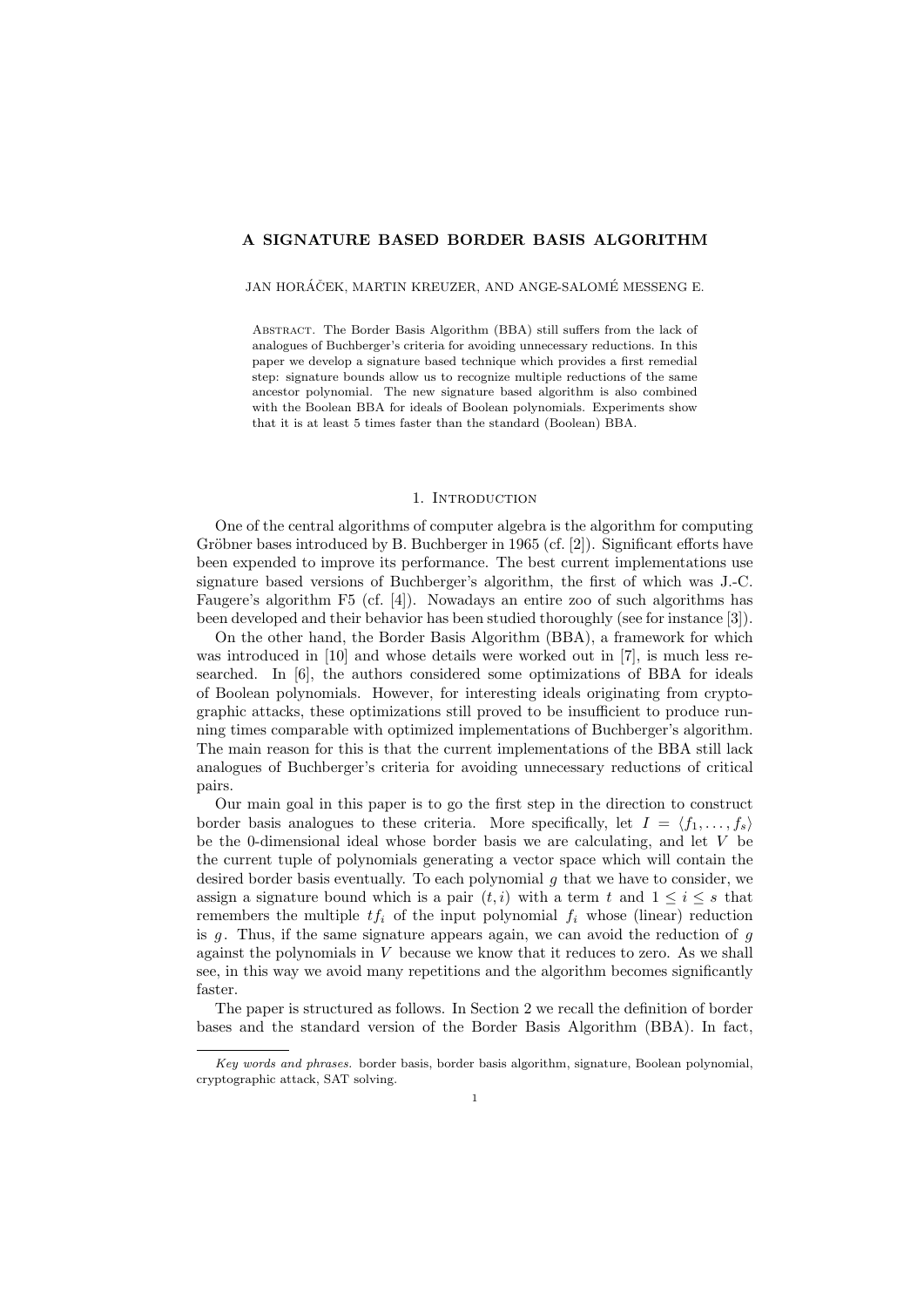we provide the slightly optimized version given in [7], Prop. 21. Then Section 3 contains the heart of the paper. For an element *g* of the ideal generated by a tuple of polynomials  $\Phi = (f_1, \ldots, f_s)$ , we introduce the notions of a *signature bound* and the *signature* of  $g$  with respect to  $\Phi$ . More precisely, a signature bound is a tuple  $(t, i)$  with a term  $t$  and an index  $1 \leq i \leq s$  such that  $tf_i$  occurs among the summands having maximal leading term in a representation  $g = \sum_i c_i t_i f_{j_i}$ with scalars  $c_i$  and terms  $t_i$ . A signature bound allows us to recognize multiple occurrences of the same or equivalent polynomials during the reduction phase of the BBA. This idea is elaborated in the Signature Based BBA (SBBA), and in particular in the new stable span procedure SStab (see Algorithm 4). One nice feature of the SBBA is the possibility to choose a selection strategy for the next signature bound to work on, a freedom which deserves to be explored further.

In Section 4 we look at the Boolean BBA (BBBA) introduced in [6] and combine it with the new signature based technique. The result is the Signature Based Boolean BBA (SBBBA) of which we implemented an ApCoCoA prototype (see [1]) and an optimized  $C++$  version. The details of the optimizations and implementation tricks for the  $C++$  version are explained in Section 5. Finally, in Section 6 we provide some experiments and timings. We tested the new algorithms for some polynomial ideals representing algebraic attacks and algebraic fault attacks in cryptography. These experiments show that SBBBA is about 5 times faster than BBBA, that the performance gap between border basis and Gröbner basis techniques has been narrowed, and that SAT solving is several magnitudes faster for this kind of example.

Unless explicitly stated otherwise, we use the basic definitions and notation of [8] and [9]. The terminology surrounding the Border Basis Algorithm is explained in [7], and for the Boolean BBA we refer to [6]. The prototype implementation of our algorithms were done using the computer algebra system ApCoCoA (see [1]).

# 2. The Standard Border Basis Algorithm

In the following we let *K* be a field,  $P = K[x_1, \ldots, x_n]$  a polynomial ring over *K*, and  $f_1, \ldots, f_s \in P$  polynomials which generate a 0-dimensional polynomial ideal  $I = \langle f_1, \ldots, f_s \rangle$ . The goal of the Border Basis Algorithm (BBA) is to compute a special system of generators of *I* which corresponds to a *K* -basis of the residue class ring  $R = P/I$  of the following type.

**Definition 2.1.** Let  $\mathbb{T}^n = \{x_1^{\alpha_1} \cdots x_n^{\alpha_n} \mid \alpha_i \geq 0\}$  be the monoid of **terms** in *P*.

- (a) A (finite) subset  $\mathcal O$  of  $\mathbb T^n$  is called an **order ideal** if it is divisor closed, i.e., if  $t \in \mathcal{O}$  and  $t' \mid t$  implies  $t' \in \mathcal{O}$ .
- (b) Let  $t_1, \ldots, t_k \in \mathbb{T}^n$ . Then the order ideal

$$
\langle t_1, \ldots, t_k \rangle_{\text{OI}} = \{ t' \in \mathbb{T}^n \mid t' | t_i \text{ for some } i \in \{1, \ldots, k \} \}
$$

is called the order ideal **spanned by**  $t_1, \ldots, t_k$ . The terms  $t_1, \ldots, t_k$  are called the **cogenerators** of this order ideal.

- (c) Given an order ideal  $\mathcal{O}$  in  $\mathbb{T}^n$ , the set  $\partial \mathcal{O} = (x_1 \mathcal{O} \cup \cdots \cup x_n \mathcal{O}) \setminus \mathcal{O}$  is called the **border** of *O*.
- (d) Given an order ideal  $\mathcal{O}$  in  $\mathbb{T}^n$ , the order ideal  $\mathcal{O}^+ = \mathcal{O} \cup \partial \mathcal{O}$  is called the (first) **extension** of *O*.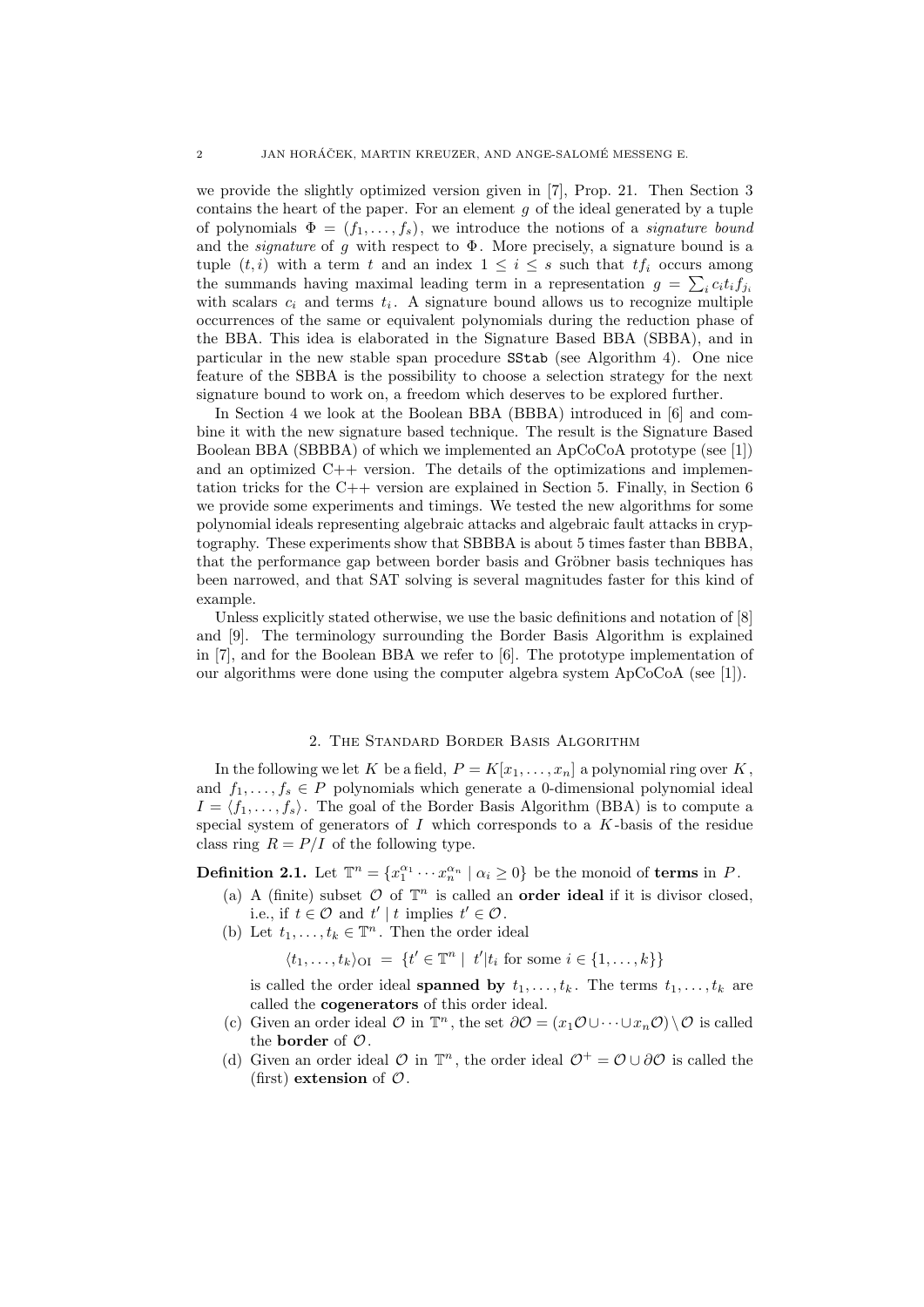The following example illustrates these definitions.

**Example 2.2.** In the polynomial ring  $P = K[x_1, x_2]$ , the set  $\mathcal{O} = \{1, x_1, x_2, x_1x_2\}$ is an order ideal. We have  $\mathcal{O} = \langle x_1 x_2 \rangle_{\text{O}I}$ , i.e., the order ideal  $\mathcal{O}$  is cogenerated by  $x_1x_2$ . Moreover, the border of  $\mathcal{O}$  is  $\partial\mathcal{O} = \{x_1^2, x_1^2x_2, x_1x_2^2, x_2^2\}$ , and the extension of *O* is

$$
\mathcal{O}^+ = \mathcal{O} \cup \partial \mathcal{O} = \{1, x_1, x_2, x_1x_2, x_1^2, x_1^2x_2, x_1x_2^2, x_2^2\}
$$

One way to construct order ideals is to take complements of monomial ideals. E.g., for every term ordering  $\sigma$ , the set  $\mathcal{O}_{\sigma}(I) = \mathbb{T}^n \setminus \mathrm{LT}_{\sigma}(I)$  is an order ideal. Given an order ideal  $\mathcal{O}$ , we are looking for the following kind of special generating system of *I* .

**Definition 2.3.** Let  $\mathcal{O} = \{t_1, \ldots, t_\mu\}$  be an order ideal in  $\mathbb{T}^n$ , and let  $\partial \mathcal{O} =$  $\{b_1, \ldots, b_{\nu}\}.$ 

- (a) A set of polynomials  $G = \{g_1, \ldots, g_\nu\}$  is called an *O***-border prebasis** if  $g_j$  is of the form  $g_j = b_j - \sum_{i=1}^{\mu} c_{ij} t_i$  with  $c_{ij} \in K$  for  $j = 1, \ldots, \nu$ .
- (b) An  $\mathcal{O}\text{-border$  prebasis *G* is called an  $\mathcal{O}\text{-border}$  basis of the ideal  $I = \langle G \rangle$ , if the residue classes of the terms in  $\mathcal O$  form a *K*-basis of  $P/I$ .

Let us examine this definition in the setting of the above example.

**Example 2.4.** Let  $P$  and  $O$  be defined as in Example 2.2.

- (a) The set  $G = \{g_1, g_2, g_3, g_4\}$ , where  $g_1 = x_1^2 1$ ,  $g_2 = x_1^2 x_2 x_1 x_2$ ,  $g_3 =$  $x_1x_2^2$ , and  $g_4 = x_2^2$ , is an *O*-border prebasis of  $I = \langle G \rangle$ . However, it is not an *O*-border basis, since  $x_2g_1 - g_2 = x_1x_2 - x_2 \in I$  shows that  $\overline{x_2} = \overline{x_1x_2}$ in  $P/I$ .
- (b) The set  $H = \{h_1, h_2, h_3, h_4\}$ , where  $h_1 = x_1^2 1$ ,  $h_2 = x_1^2 x_2 x_2$ ,  $h_3 =$  $x_1x_2^2$ , and  $h_4 = x_2^2$ , is an *O*-border basis of  $J = \langle H \rangle = \langle x_1^2 - 1, x_2^2 \rangle$ , since  $\overline{\mathcal{O}}$  is a *K*-basis of *P*/*I* by Macaulay's Basis Theorem (cf. [8], Thm. 1.5.7).

If an order ideal is of the form  $\mathcal{O}_{\sigma}(I)$  for some term ordering  $\sigma$ , then *I* has an  $\mathcal{O}_{\sigma}(I)$ -border basis and this border basis contains the reduced  $\sigma$ -Gröbner basis of *I* (see [9], Prop. 6.4.18). The goal of the Border Basis Algorithm (BBA) is to compute such a border basis. To formulate it, we use the following terminology.

**Definition 2.5.** Let  $p \in P \setminus \{0\}$ , and let  $G = (g_1, \ldots, g_k)$  be a tuple of polynomials  $g_i \in P \setminus \{0\}.$ 

- (a) The polynomial *p* is called  $LT_{\sigma}$ -independent from *G* if  $LT_{\sigma}(p)$  is not one of the leading terms  $LT_{\sigma}(g_1), \ldots, LT_{\sigma}(g_k)$ .
- (b) The tuple *G* is called  $LT_{\sigma}$ -independent if the leading terms  $LT_{\sigma}(g_1)$ ,  $\ldots$ ,  $LT_{\sigma}(q_k)$  are pairwise distinct.

In the following algorithm, the procedure FinalReduction $(V, \mathcal{O})$  refers to the one defined in [7], Prop. 17, and the procedure  $\texttt{Stab}(V, U)$  refers to the one defined below (see also [7], Prop. 13). For a tuple  $V = (v_1, \ldots, v_k)$ , we let  $LT_{\sigma}(V)$  $(\mathrm{LT}_{\sigma}(v_1), \ldots, \mathrm{LT}_{\sigma}(v_k))$  and denote by  $\langle \mathrm{LT}_{\sigma}(V) \rangle$  the monomial ideal generated by these terms.

The main work in this algorithm is performed by the procedure  $\text{Stab}(V, U)$ defined below. Recall that for a tuple of polynomials  $V$  we let  $V^+$  be the concatenation of *V* with  $x_1V, \ldots, x_nV$ .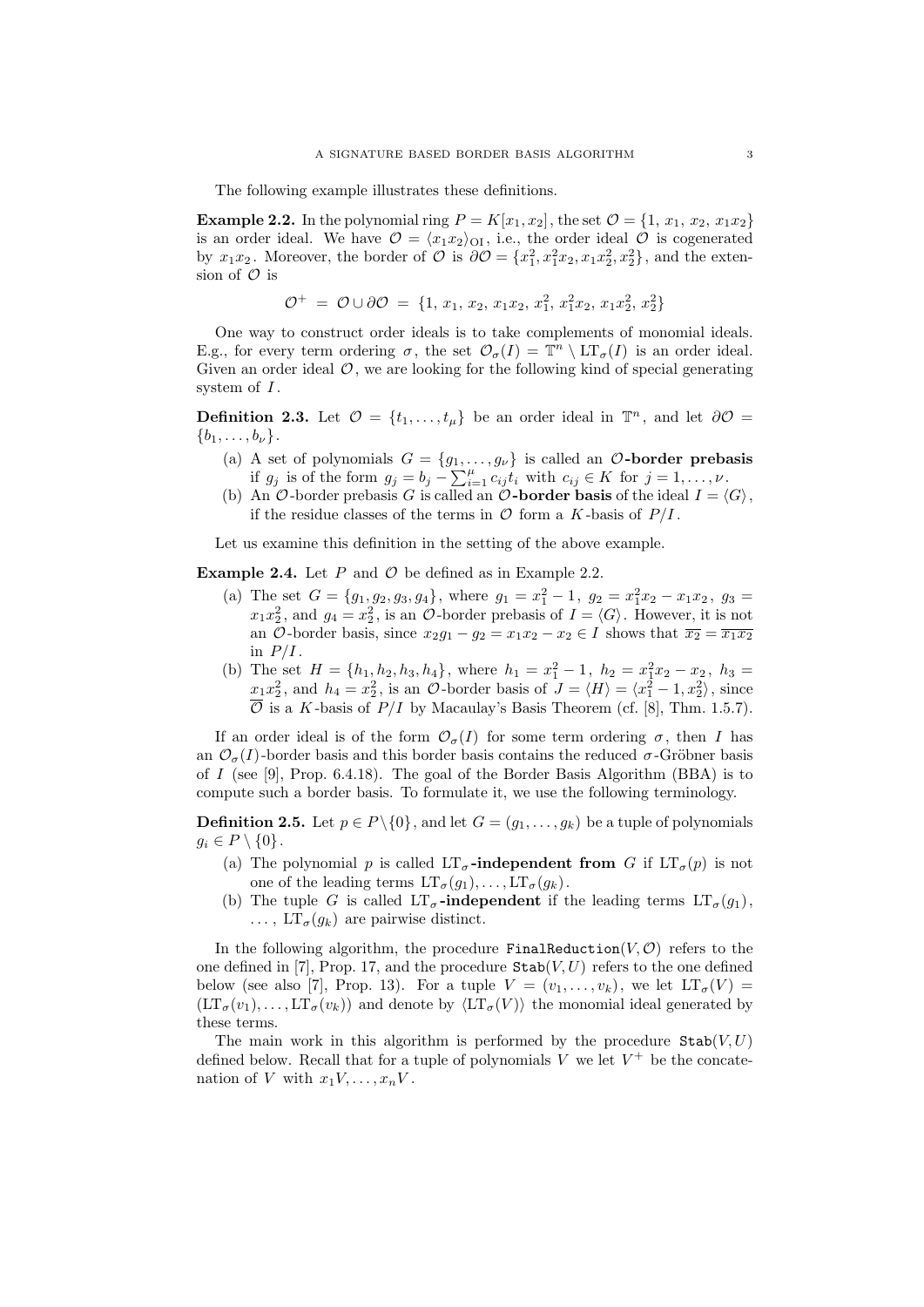### **Algorithm 1** Standard Border Basis Algorithm (BBA)

*Input:* Generators  $\{f_1, \ldots, f_s\}$  of a 0-dimensional ideal *I* and a degree compatible term ordering *σ*.

*Output:* The order ideal  $\mathcal{O} = \mathcal{O}_{\sigma}(I)$  and the  $\mathcal{O}_{\sigma}(I)$ -border basis *G* of *I*.

- 1: Let  $U = \langle \text{Supp}(f_1) \cup \cdots \cup \text{Supp}(f_s) \rangle_{\text{OI}}$ .
- 2: Let *V* be an  $LT_{\sigma}$ -independent *K*-vector space basis of  $\langle f_1, \ldots, f_s \rangle_K$ .
- 3: **repeat**
- 4: Execute the procedure  $\texttt{Stab}(V, U)$  and get a new pair  $(V, U)$ .
- 5: Let  $\mathcal{O} := U \setminus \langle \mathrm{LT}_{\sigma}(V) \rangle$ .
- 6: Let  $U_{old} := U$  and  $U := U^{+}$ .
- 7: **until** *∂O ⊂ U*old
- 8: Apply FinalReduction( $V$ ,  $O$ ) and return its output  $(O, G)$ .

# **Algorithm 2** (Stab)

*Input:* An  $LT_{\sigma}$ -independent tuple of polynomials  $V = (v_1, \ldots, v_k)$  and an order ideal *U* .

*Output:* A new pair (*V, U*).

## 1: **repeat**

- 2: Calculate a tuple *W* such that the concatenation  $V \cup W$  is an  $LT_{\sigma}$ -independent *K*-basis of  $\langle V^+ \rangle_K$ .
- 3: **repeat** 4:  $W' := \{ w \in W \mid \mathop{\rm LT}\nolimits_{\sigma}(w) \in U \}$ 5:  $U' := \langle \bigcup_{w \in W'} \text{Supp}(w) \rangle_{\text{OI}} \setminus U$ 6:  $U := U \cup U'$ 7: **until**  $U' = \emptyset$ 8: Append the elements of *W′* to *V* . 9: **until**  $W' = \emptyset$ 10: Return (*V, U*).

For a proof of the correctness of the Standard BBA, we refer the reader to [7], Prop. 21. The order ideal *U* in this algorithm is commonly called the (computational) **universe**. The main step, which is Step 2 in  $\text{Stab}(V, U)$ , consists of repeated Gaußian type reductions in the vector space  $\langle U \rangle_K$ . Hence its cost depends strongly on the size of *U* and it is imperative to keep that size small. Unfortunately, replacing  $U$  by  $U^+$  in Step 6 increases  $U$  rapidly. Another major drawback of the Standard BBA is that the number of new polynomials which have to be reduced increases rapidly. One reason is that we do not recognize duplicities such as reducing both  $x_1g_2$  and  $x_2g_1$ , although  $g_1$  is the reduction of  $x_1f_i$  and  $g_2$  is the reduction of  $x_2 f_i$  for the same *i*. The central idea of the Signature BBA is to avoid this extra work and thus keep *V* and *U* as small as possible at all times.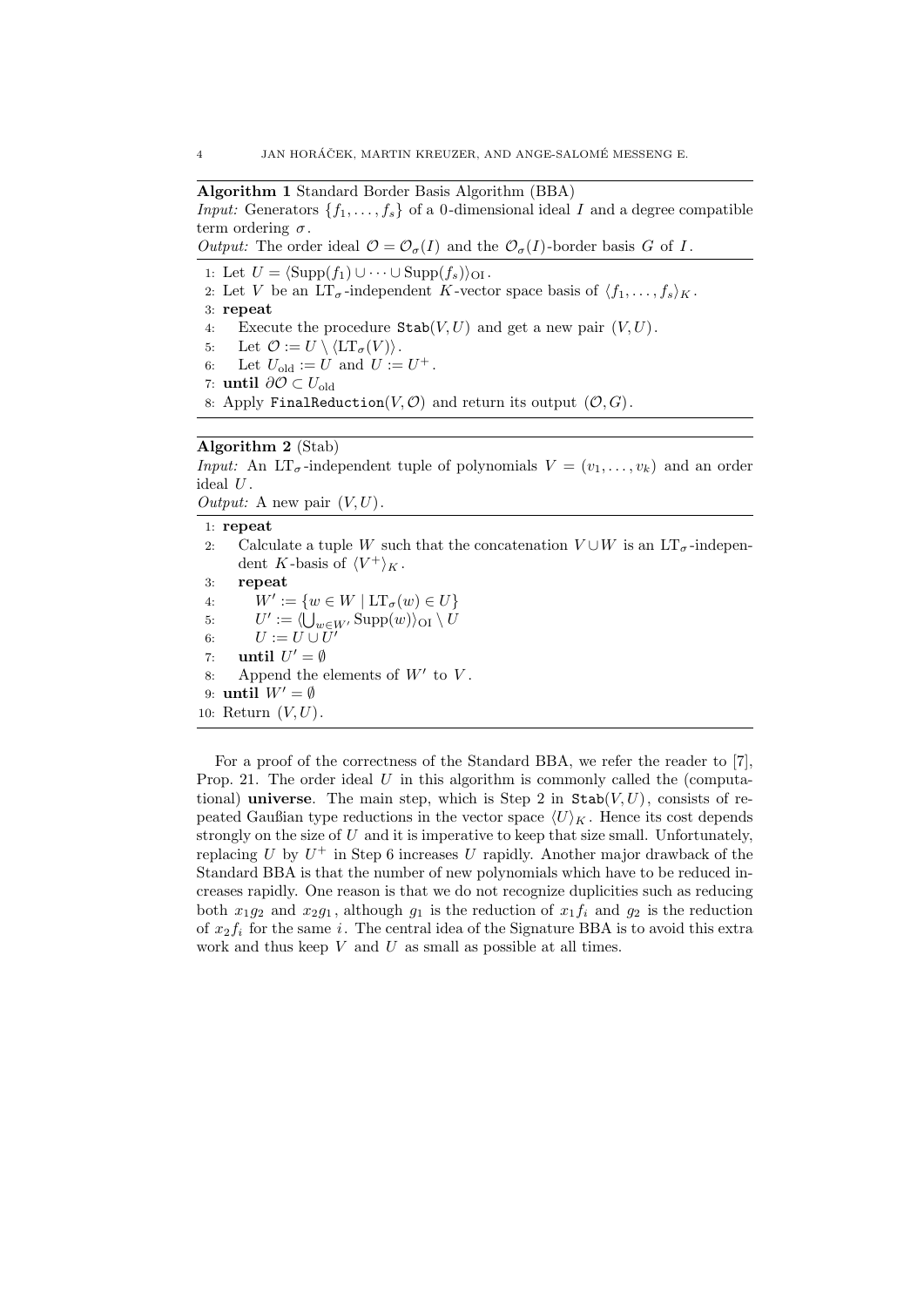#### 3. The Signature Based BBA

In the setting of the preceding section, we choose a degree compatible term ordering  $\sigma$ . Let us define what we mean by the signature of a polynomial in *I*.

**Definition 3.1.** Let  $I = \langle f_1, \ldots, f_s \rangle$  be a 0-dimensional polynomial ideal, let  $\Phi = (f_1, \ldots, f_s)$ , and let  $g \in I \setminus \{0\}$ .

- (a) Given representation  $g = \sum_{i=1}^{\ell} c_i t_i f_{j_i}$  with  $c_i \in K \setminus \{0\}$ ,  $t_i \in \mathbb{T}^n$ , and  $j_i \in$  $\{1,\ldots,s\}$ , let  $k \in \{1,\ldots,\ell\}$  be such that  $LT_{\sigma}(t_k f_{j_k}) = \max_{\sigma} \{LT_{\sigma}(t_i f_{j_i})\}$  $i = 1, \ldots, \ell$ . Then we call  $(t_k, j_k)$  a **signature bound** for *g*.
- (b) Consider all representations  $g = \sum_{i=1}^{\ell} c_i t_i f_{j_i}$  as above for which the term  $\max\{LT_{\sigma}(t_1f_{j_1}),\ldots,LT_{\sigma}(t_{\ell}f_{j_{\ell}})\}\$ is minimal with respect to  $\sigma$ . Among these, let  $j_m \in \{1, \ldots, s\}$  be the minimal value of  $j_i$  which shows up in a summand  $c_m t_m f_{j_m}$  having the maximal leading term. Then the pair  $\text{Sig}_{\Phi}(g) := (t_m, j_m)$  is called the **signature** of g with respect to  $\Phi$ . If the tuple of generators  $\Phi$  is clear, we simply write  $\text{Sig}(q)$ .

For a deeper understanding of the meaning of signature bounds and signatures, we refer the reader to the related notions of  $\sigma$ -degree and  $\sigma$ -leading form in [8], Section 2.3. Given a polynomial  $g \in I \setminus \{0\}$  with  $\text{Sig}(g) = (t, i)$  and  $j \in \{1, \ldots, n\}$ . we also write  $x_j \cdot \text{Sig}(g)$  instead of  $(x_j t, i)$ . The notation can be generalized to tuples of polynomials as follows.

**Definition 3.2.** Let  $G = (g_1, \ldots, g_k)$  be a tuple with  $g_i \in I \setminus \{0\}$  for  $i = 1, \ldots, k$ , and let  $S_G = (s_1, \ldots, s_k)$  be a tuple of signature bounds for  $G$ .

- (a) The tuple  $\text{Sig}(G) = (\text{Sig}(g_1), \ldots, \text{Sig}(g_k))$  is called the **signature of** *G*.
- (b) The tuple  $S_G^+$  is now defined as follows:

 $S_G^+ = (s_1, \ldots, s_k, x_1 s_1, \ldots, x_1 s_k, x_2 s_1, \ldots, x_2 s_k, \ldots, x_n s_1, \ldots, x_n s_k)$ 

Subsequently, we order signature bounds as follows.

**Definition 3.3.** Let  $t_1, t_2 \in \mathbb{T}^n$  and  $i, j \in \{1, \ldots, s\}$ . Then we define

$$
(t_1, i) \preceq (t_2, j) \quad \Leftrightarrow \quad \begin{cases} \mathop{\rm LT}\nolimits_{\sigma}(t_1 f_i) <_{\sigma} \mathop{\rm LT}\nolimits_{\sigma}(t_2 f_j), & \text{or} \\ \mathop{\rm LT}\nolimits_{\sigma}(t_1 f_i) = \mathop{\rm LT}\nolimits_{\sigma}(t_2 f_j) & \text{and } i \leq j \end{cases}
$$

Notice that this implies  $\text{Sig}(x_i g) \preceq x_i \text{Sig}(g)$  for  $i \in \{1, \ldots, n\}$  and  $g \in I \setminus \{0\},$ because multiplying the minimal representation of  $g$  by  $x_i$  yields one representation of  $x_i g$ , but not necessarily the minimal one.

The main idea of the Signature Based Border Basis Algorithm (SBBA) below is to avoid unnecessary reductions in Step 2 of Algorithm 2. For every component  $v_i$ of the tuple *V* we store a signature bound  $\text{Sig}(v_i) \preceq (t_i, j_i)$  such that *v* can be obtained by reducing the polynomial  $t_i f_{j_i}$  with other elements of *V*. In other words, the signature remembers the "ancestor"  $t_i f_{j_i}$  from which  $v_i$  was derived. Now, if we encounter another element *w* with signature  $(t_i, j_i)$ , we can show that *w* reduces to zero using *V* . Hence *w* need not be considered in the calculation of the basis extension in Step 2 of Algorithm 2. A typical case of this occurs if *v* is the reduction of  $x_2 f_i$ , if  $x_1 v$  has already been reduced, and if we now consider  $x_2 w$ , where  $w$  is a reduction of  $x_1 f_i$ . When we discover that the signature bounds of  $x_1v$  and  $x_2w$  are both  $(x_1x_2, i)$ , we can skip the reduction of  $x_2w$ . Thus we can avoid a lot of duplicate work. This idea leads to Algorithm 3 (SBBA).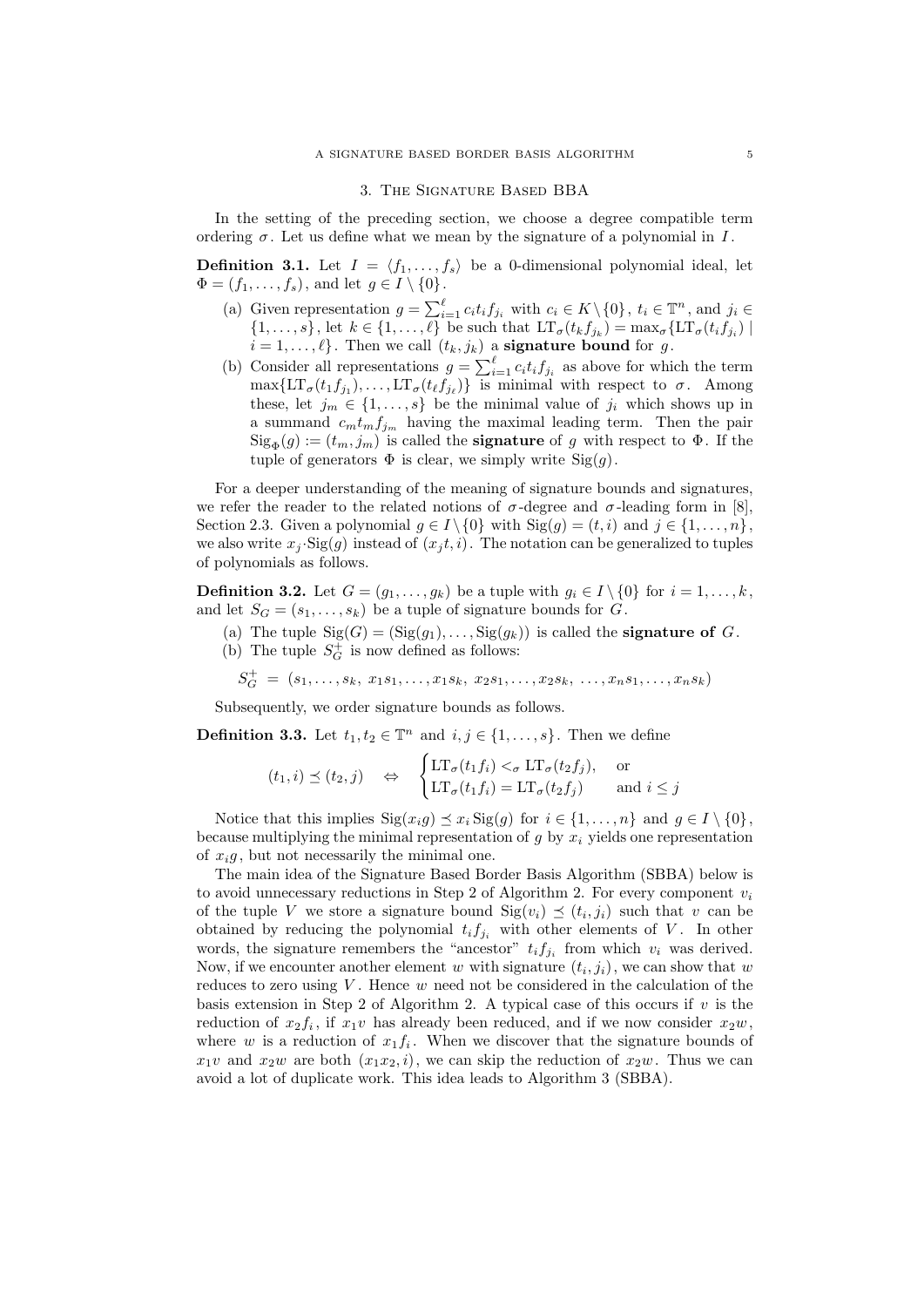### **Algorithm 3** Signature Based Border Basis Algorithm (SBBA)

*Input:* A tuple  $\Phi = (f_1, \ldots, f_s)$  which generates a 0-dimensional ideal *I* and a degree compatible term ordering *σ*.

*Output:* The order ideal  $\mathcal{O} = \mathcal{O}_{\sigma}(I)$  and the  $\mathcal{O}_{\sigma}(I)$ -border basis *G* of *I*.

- 1: Let  $U = \langle \text{Supp}(f_1) \cup \cdots \cup \text{Supp}(f_s) \rangle_{\text{OI}}$ .
- 2: Calculate an  $LT_{\sigma}$ -independent *K*-vector space basis  $V = (v_1, \ldots, v_k)$  of  $\langle f_1,\ldots,f_s\rangle_K$ .
- 3: Let  $S_V := ((1,1), \ldots, (1,k))$  and  $S_0 := \emptyset$ .
- 4: **repeat**
- 5: Execute  $\text{SStab}(V, S_V, S_0, U)$  and get a new tuple  $(V, S_V, S_0, U)$ .
- 6: Let  $\mathcal{O} := U \setminus \langle \mathrm{LT}_{\sigma}(V) \rangle$ .
- 7: Let  $U_{old} := U$  and  $U := U^{+}$ .
- 8: **until** *∂O ⊂ U*old
- 9: Apply FinalReduction( $V$ ,  $O$ ) and return the result.

This algorithm is clearly structured as the usual BBA, but it uses a different stabilization procedure given by Algorithm 4.

**Proposition 3.4.** *Algorithm 3 (SBBA) computes the order ideal*  $\mathcal{O}_{\sigma}(I)$  *and the*  $O_{\sigma}(I)$ -border basis of the 0-dimensional ideal  $I = \langle f_1, \ldots, f_s \rangle_K$ .

*Proof.* If we compare Algorithm 3 to Algorithm 1, we see that the only non-trivial difference occurs in the stabilization procedure, where SStab performs the computation of the basis extension  $W$  of Step 2 of Stab in a specific way. Thus we have to prove that SStab returns a tuple  $(V, S_V, S_0, U)$  where *U* is the (possibly enlarged) universe containing the supports of all polynomials in *V* , and where *V* is an  $LT_{\sigma}$ -independent basis of the *U*-stable span of the input tuple *V*. The former condition is clearly enforced by Steps 20-26 of SStab. The latter condition means  $\langle V^+ \rangle_K \cap \langle U \rangle_K = \langle V \rangle_K$  (see [7], Def. 10). To verify it, we need to look at the main differences between Stab and SStab.

One difference is that in the first inner **repeat** loop of SStab, we are not considering all candidates  $x_i v_j$  and reducing them *K*-linearly against  $V \cup W'$  to find new elements of the stable U-span. Instead, we only consider the candidates  $x_i v_j$ for which the corresponding signature bound  $s_{\ell}$  is not in  $S_V \cup S_W \cup S_0$ . Therefore we need to show that the other candidates  $x_i v_j$  do not yield new elements of  $\langle V \cup W' \rangle_K \cap \langle U \rangle_K$ . The second difference is that we use  $V \cup W' \cup B$  to reduce a candidate  $x_i v_j$ , in contrast to using only  $V \cup W'$ .

To address these differences, we first look at the case  $s_{\ell} \in S_0$ . A signature bound is put into  $S_0$  in Step 11 of SStab only if the corresponding element  $x_i v_j$ reduces to zero using  $V \cup W' \cup B$ . If it reduces to zero using  $V \cup W'$  only, we note that, after we have finished all iterations of the inner **repeat** loops of SStab, we have extended *V* to a basis of  $\langle V^+ \rangle_K \cap \langle U \rangle_K$ . Hence, if we multiply a zero reduction  $v_j \to 0$  by an indeterminate  $x_i$ , we get a zero reduction  $x_i v_j \to 0$ which still uses elements of the new tuple  $V$ . Thus we can replace the tuple of signature bounds  $S_0$  representing elements that reduce to zero by the tuple  $(S_0)^+$ in Step 28 of SStab.

On the other hand, suppose that the above reduction of  $x_i v_j \rightarrow 0$  involves an element of *B*. Then we know that  $x_i v_j \longrightarrow x_i w \longrightarrow 0$  for some intermediate element  $x_iw$  satisfying  $LT_{\sigma}(x_iw) \notin U$ . However, this implies that we had  $v_i \longrightarrow$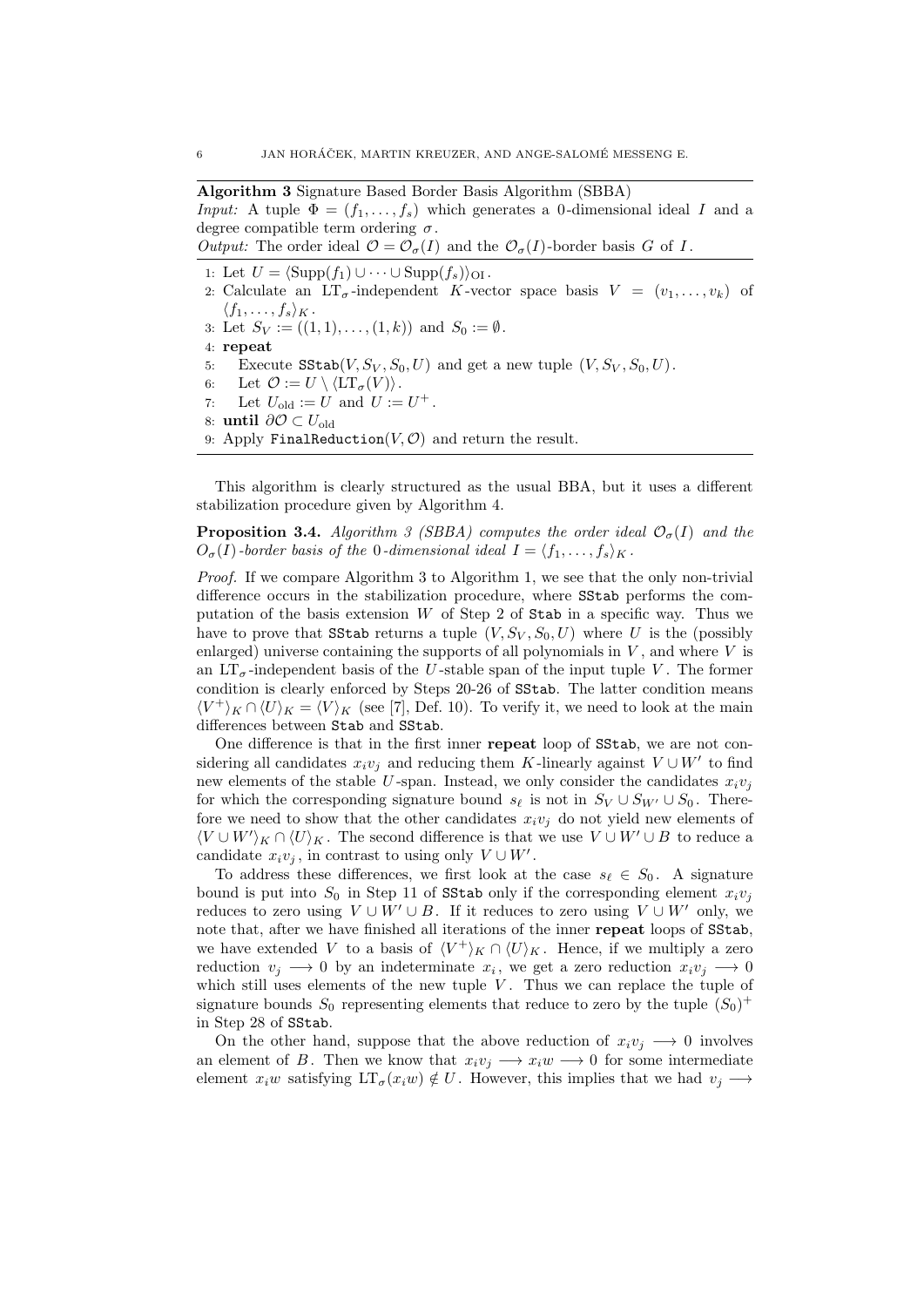**Algorithm 4** (SStab)

*Input:* An  $LT_{\sigma}$ -independent tuple  $V = (v_1, \ldots, v_k)$  of polynomials, a tuple of signature bounds  $S_V = (s_1, \ldots, s_k)$ , another tuple of signature bounds  $S_0$ , and an order ideal *U* .

*Output:* A new tuple  $(V, S_V, S_0, U)$ .

1: **repeat** 2:  $V^* := (x_1v_1, \ldots, x_1v_k, \ldots, x_nv_1, \ldots, x_nv_k)$ 3:  $S_V^* := (x_1 s_1, \ldots, x_1 s_k, \ldots, x_n s_1, \ldots, x_n s_k)$ 4: Let  $B := \emptyset$ , let  $W' := \emptyset$ , and let  $S_{W'} := \emptyset$ . 5: **repeat** 6: Choose a signature bound  $s_{\ell}$  in  $S_{V^*}$  and remove it from  $S_{V^*}$ . 7: **if**  $s_{\ell} \notin S_V \cup S_{W'} \cup S_0$  then 8: Reduce the  $\ell$ -th component  $x_i v_j$  of  $V^*$  *K*-linearly against  $V \cup W' \cup B$ and get a polynomial *v ′* . 9: **if**  $v' = 0$  **then** 10: Append  $s_\ell$  to  $S_0$ . 11: **end if** 12: **if**  $v' \neq 0$  and  $LT_{\sigma}(v') \in U$  **then** 13: Append  $v'$  to  $W'$  and  $s_{\ell}$  to  $S_{W'}$ . 14: **end if** 15: **if**  $v' \neq 0$  and  $LT_{\sigma}(v') \notin U$  then 16: Append  $v'$  to  $B$ . 17: **end if** 18: **end if** 19: **until**  $S_{V^*} = \emptyset$ 20:  $U := U \cup \langle \bigcup_{w \in W'} \text{Supp}(w) \rangle_{\text{OI}}$ 21: **repeat** 22:  $W'' := \{ w \in B \mid \mathop{\rm LT}\nolimits_{\sigma}(w) \in U \}$ 23: Move the elements of *W′′* from *B* to *W′* and the corresponding signature bounds from  $S_B$  to  $S_{W'}$ . 24: *U ′* := *⟨*Supp(*w*) *| w ∈ W′′⟩*OI *\ U* 25:  $U := U \cup U'$ 26: **until**  $U' = \emptyset$ 27: Append  $W'$  to  $V$  and  $S_{W'}$  to  $S_V$ . 28:  $S_0 := S_0^+$ 29: **until**  $W' = \emptyset$ 30: **return**  $(V, S_V, S_0, U)$ 

 $w \rightarrow 0$  and  $LT_{\sigma}(w) \notin U$  in a previous iteration, in contradiction to the fact that the signature bound for  $v_i$  was put into  $S_0$ .

Next we prove that the elements  $x_i v_j$  for which the corresponding signature bound  $s_{\ell}$  is in  $S_V \cup S_{W'}$  do not yield new elements of  $\langle V \cup W' \rangle_K \cap \langle U \rangle_K$ . Let  $s_{\ell} = (\tilde{t}, k)$ . We know that, using elements of  $V \cup W'$ , the element  $\tilde{t}f_k$  reduces to an element  $\tilde{v}$  of  $V \cup W'$ . Since  $\tilde{v}$  has been put into V or W' before, the element  $\tilde{t}$  $f_k$  actually reduces to zero using  $V \cup W'$ . Moreover,  $s_\ell$  is also of the form  $x_i s_m$ where  $s_m$  is a signature bound for  $v_j$ . Writing  $s_m = (\hat{t}, r)$ , we get a reduction  $x_i \hat{t} f_r \longrightarrow x_i v_j$  using elements of  $x_i V$ . If during this reduction we only use elements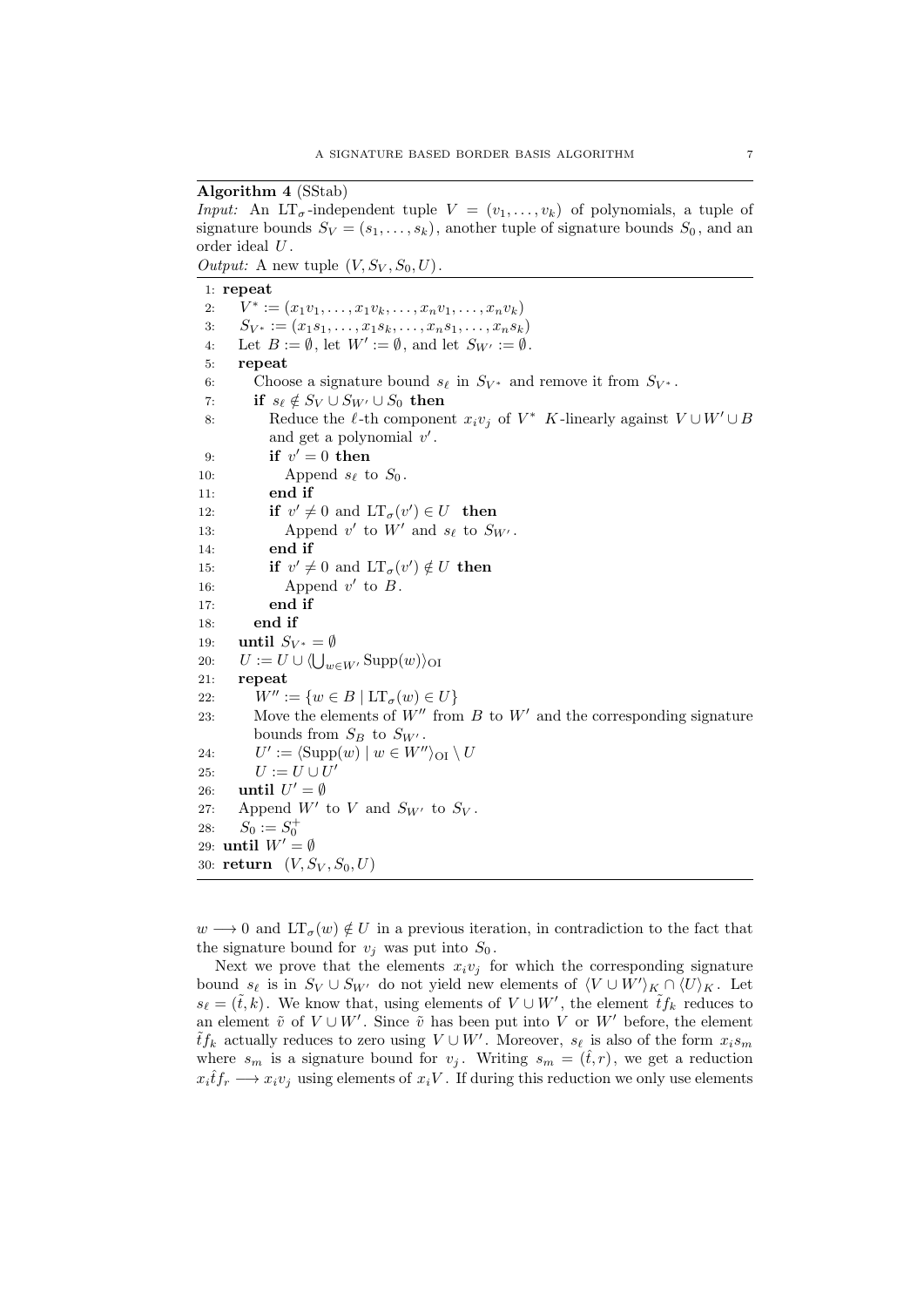of  $V \cup W'$ , we get from  $x_i \hat{t} f_r = \tilde{t} f_k \in \langle V \cup W' \rangle_K$  that we have  $x_i v_j \in \langle V \cup W' \rangle_K$ , and thus  $x_i v_j$  is not a new element of the U-stable span of V.

Now suppose that, during the reduction  $x_i \hat{t} f_r \longrightarrow x_i v_j$ , we arrive at an element  $x_iw$  with  $LT_{\sigma}(x_iw) \notin U$ . Again there are two cases. Starting from  $x_iw$ , if the remaining reduction steps use only elements of  $V \cup W' \cup B$ , then the element  $x_i v_j$  is contained in  $V = \langle V \cup W' \rangle_K \oplus \langle B \rangle_K$ , and the claim follows from  $V \cap \langle U \rangle_K = \langle V \cup W' \rangle_K \cap \langle U \rangle_K$ .

Finally we need to consider the case of an intermediate element  $x_i\tilde{w}$  which cannot be reduced further using  $V \cup W' \cup B$ . Then the reduction  $\hat{t}f_r \longrightarrow \tilde{w}$  involves at least one step, because we have  $x_i \hat{t} f_r \in \langle V \cup W' \rangle_K$  and  $LT_{\sigma}(x_i \tilde{w}) \notin U$ . Hence  $LT_{\sigma}(\tilde{w})$  is smaller than  $LT_{\sigma}(v_i)$  and  $\tilde{w}$  is a linear combination of elements of *V* which have smaller leading terms. As these elements will be considered in other iterations of the algorithm, the element  $x_i v_j$  can be skipped. Notice that we are not getting into a loop of promises here, since the elements which we promise to treat in other iterations have a strictly smaller leading term. Furthermore, we remark that when we reach an element whose leading term is  $LT_{\sigma}(\tilde{w})$  during one of these iterations, that element will be appended to *B* and not constitute a new element of  $\langle V \cup W' \rangle_K \cap \langle U \rangle_K$ .

The second inner **repeat** loop in SStab merely moves some elements of *B* into *W′* because the enlargement of the universe in Step 20 has brought their leading term into *U* . Altogether, it follows that the inner **repeat** loops of SStab correctly calculate an  $LT_{\sigma}$ -independent basis  $V \cup W'$  of  $\langle V^+ \rangle_K \cap \langle U \rangle_K$ . Therefore the outer **repeat** loop correctly calculates a (possibly enlarged) universe *U* and the stable  $U$ -span of the input tuple  $V$ .

Let us point out that the elements  $s_\ell$  in Algorithm 4 are not necessarily the exact signatures of the corresponding polynomials  $x_i v_j$ . Instead, they are upper bounds by the observation following Definition 3.3. For the algorithm, this does not matter, and in practice  $s_{\ell} = \text{Sig}(v')$  holds most of the time.

A particularly nice feature of the SBBA is that we are free to choose a selection strategy in Step 6 of SStab for the next signature to work on. Suitable choices could be the smallest untreated signature, the element  $x_i v_j$  with the smallest leading term, the element  $x_i v_j$  having the fewest terms in its support, a degree compatible strategy, or any combination of these. Future experiments have to indicate the best choice. A comparison to the analogous choice of a selection strategy in Buchberger's Algorithm indicates that this choice is likely to affect the running times of the algorithm substantially. It is quite conceivable that the best selection strategy depends on the example under consideration.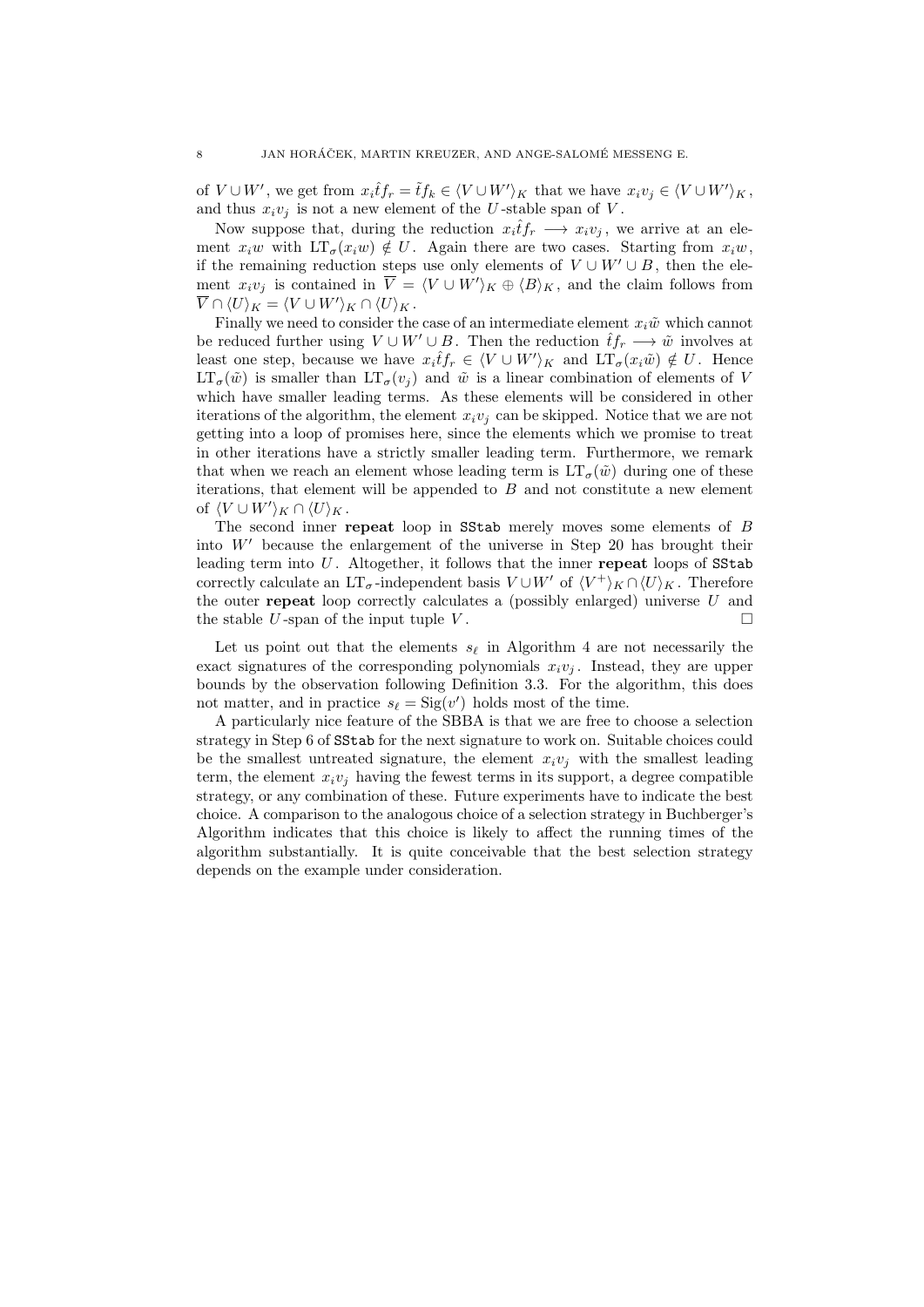#### 4. The Signature Based BBA for Boolean Polynomials

In this section we construct a signature based version of the BBA for Boolean polynomials. In particular, we show that we can combine the improvements offered by the signature based algorithm with the optimizations of the Boolean BBA introduced in [6].

Let us recall the setting used by the Boolean BBA. For the base field, we use the field of two elements  $K = \mathbb{F}_2$ . The ideal  $F = \langle x_1^2 + x_1, \ldots, x_n^2 + x_n \rangle$  is called the **field ideal** since it is the vanishing ideal of *K<sup>n</sup>* . The ring

$$
R = K[x_1,\ldots,x_n]/\langle x_1^2 + x_1,\ldots,x_n^2 + x_n\rangle.
$$

is called the ring of **Boolean polynomials**. Its elements are represented by polynomials whose support is contained in  $\mathbb{S}^n$ , the set of squarefree terms. An arbitrary polynomial *f* represents the same Boolean polynomial as its normal form  $NF_F(f)$  with respect to the field ideal. Ideals in *R* are represented by ideals in  $P = K[x_1, \ldots, x_n]$  containing *F*. A border basis *G* of a 0-dimensional ideal in *P* containing *F* has the shape  $G = G^{\text{sf}} \cup \{x_i t + t \mid i \in \{1, ..., n\}, t \in \mathcal{O}_i\}$  where  $\mathcal{O}_i$ is the set of terms in  $\mathcal O$  divisible by  $x_i$ . Thus it suffices to compute the part  $G^{\text{sf}}$ of *G* whose border terms are in  $\mathcal{O}^{\text{sf}} = \mathcal{O} \cap \mathbb{S}^n$ .

For the convenience of the reader, we recall the following algorithm which combines the Boolean BBA (cf. [6], Alg. 4.3) with the improvements provided by the U-Extension Algorithm (cf. [6], Alg. 5.3 and 5.4).

# **Algorithm 5** Optimised Boolean BBA (OBBA)

*Input:* Generators  $\{f_1, \ldots, f_s\}$  of a 0-dimensional ideal *I* containing *F* and a degree compatible term ordering *σ*.

*Output:* The squarefree subset  $\mathcal{O}_{\sigma}(I)$ <sup>sf</sup> of  $\mathcal{O}_{\sigma}(I)$  and the corresponding part of the  $\mathcal{O}_{\sigma}(I)$ -border basis of *I*.

- 1: Let  $U = \langle \text{NF}_F(\text{Supp}(f_1)) \cup \cdots \cup \text{NF}_F(\text{Supp}(f_s)) \rangle_{\text{OI}}$ .
- 2: Calculate a tuple *V* which contains an  $LT_{\sigma}$ -independent *K*-vector space basis of  $\langle \text{NF}_F(f_1), \ldots, \text{NF}_F(f_s) \rangle_K$ .
- 3: **repeat**
- 4: Execute the procedure  $\text{OStab}(V, U)$  and get a new pair  $(V, U)$ .
- 5: Let  $\mathcal{O} := U \setminus \langle \mathrm{LT}_{\sigma}(V) \rangle_K$ .
- 6: Let  $U_{old} := U$  and  $U := U \cup \langle \partial \mathcal{O}^{\text{sf}} \rangle_{OI}$ .
- 7: **until** *∂O*sf *⊂ U*old
- 8: Apply FinalReduction( $V, \mathcal{O}$ ) and return the result.

Here the procedure  $OStab(V, U)$  (see Algorithm 6) uses the **squarefree extension**  $V^{(+)}$  of a tuple  $V = (v_1, \ldots, v_k)$  which is defined by

$$
V^{(+)} = (v_1, \ldots, v_k, \text{NF}_F(x_1v_1), \ldots, \text{NF}_F(x_1v_k), \ldots, \text{NF}_F(x_nv_1), \ldots, \text{NF}_F(x_nv_k))
$$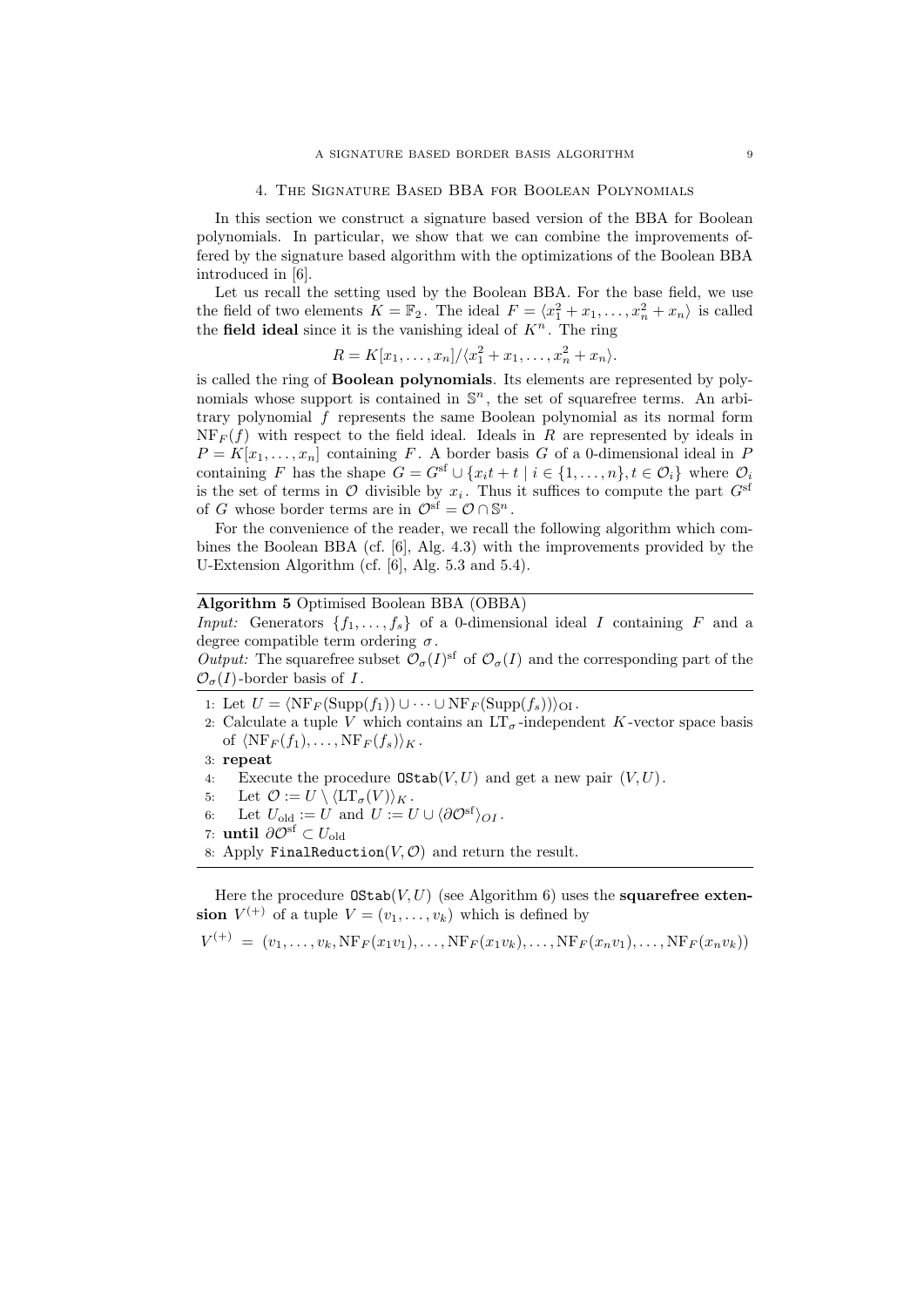# **Algorithm 6** (OStab)

*Input:* An  $LT_{\sigma}$ -independent tuple of polynomials  $V = (v_1, \ldots, v_k)$  and an order ideal *U* .

*Output:* A new pair  $(V, U)$ 

1: Let  $i := 1$ , let  $V_1 := V$ , let  $W_0 := V$ , and let  $B_0 := \emptyset$ . 2: **repeat** 3: Increase *i* by one. 4: Compute an  $LT_{\sigma}$ -independent basis extension  $W'_{i-1}$  for  $\langle V_{i-1} \rangle_K \subseteq \langle V_{i-1} \cup$  $B_{i-2} \cup W_{i-2}^{(+)} \rangle_K$ . 5: Let  $W_{i-1} := \emptyset$  and  $B_{i-1} := W'_{i-1}$ . 6: **repeat** 7:  $A = \{w \in B_{i-1} \mid \text{LT}_{\sigma}(w) \in U\}$ 8: Append *A* to  $W_{i-1}$  and remove it from  $B_{i-1}$ .<br>9:  $U' := \langle |\n\int_{\text{max } A} \text{Supp}(w) \rangle_{\text{OI}} \setminus U$ 9:  $U' := \langle \bigcup_{w \in A} \text{Supp}(w) \rangle_{\text{OI}} \setminus U$ 10:  $U := U \cup U$ *′* 11: **until**  $U' = \emptyset$ 12: Let  $V_i := V_{i-1} \cup W_{i-1}$ 13: **until**  $W_{i-1} = \emptyset$ 14: **return**  $(V_i, U)$ 

Now we adapt Algorithm 3 (SBBA) to this Boolean setting.

# **Algorithm 7** Signature Based Boolean BBA (SBBBA)

*Input:* Generators  $F = \{f_1, \ldots, f_s\}$  of a 0-dimensional ideal *I* containing *F* and a degree compatible term ordering *σ*.

*Output:* The squarefree subset  $\mathcal{O}_{\sigma}(I)$ <sup>sf</sup> of  $\mathcal{O}_{\sigma}(I)$  and the corresponding part of the  $\mathcal{O}_{\sigma}(I)$ -border basis of *I*.

- 1: Let  $U := \langle \text{NF}_F(\text{Supp}(f_1)) \cup \cdots \cup \text{NF}_F(\text{Supp}(f_s)) \rangle_{\text{OI}}$ .
- 2: Calculate a tuple *V* which contains an  $LT_{\sigma}$ -independent *K*-vector space basis of  $\langle \text{NF}_F(f_1), \ldots, \text{NF}_F(f_s) \rangle_K$ .
- 3: Let  $S_V := ((1,1), \ldots, (1,k))$  and  $S_0 := \emptyset$ .
- 4: **repeat**
- 5: Execute SBStab $(V, S_V, S_0, U)$  and get a new tuple  $(V, S_V, S_0, U)$ .
- 6: Let  $\mathcal{O} := U \setminus \langle \mathrm{LT}_{\sigma}(V) \rangle$ .
- 7: Let  $U_{old} := U$  and  $U := U \cup \langle \partial \mathcal{O}^{\text{sf}} \rangle_{\text{OI}}$ .
- 8: **until** *∂O*sf *⊂ U*old
- 9: Apply FinalReduction( $V, \mathcal{O}$ ) and return the result.

Here the procedure  $SBStab(V, S_V, S_0, U)$  is defined in the following Algorithm 8. Notice that, for a signature bound  $(t, j)$  and an indeterminate  $x_i$  which divides  $t$ , the product  $x_i \cdot (t, j) = (x_i t, j)$  corresponds the same Boolean polynomial as  $(t, j)$ , since  $\overline{x}_i \overline{t} f_j = \overline{t} f_j$  in *R*. Therefore, given a tuple of signature bounds  $S = ((t_1, j_1), \ldots, (t_k, j_k))$ , we let  $S^{(+)}$  be the concatenation of *S* with all signature bounds  $x_i \cdot (t_\ell, j_\ell)$  such that  $x_i$  does not divide  $t_\ell$ .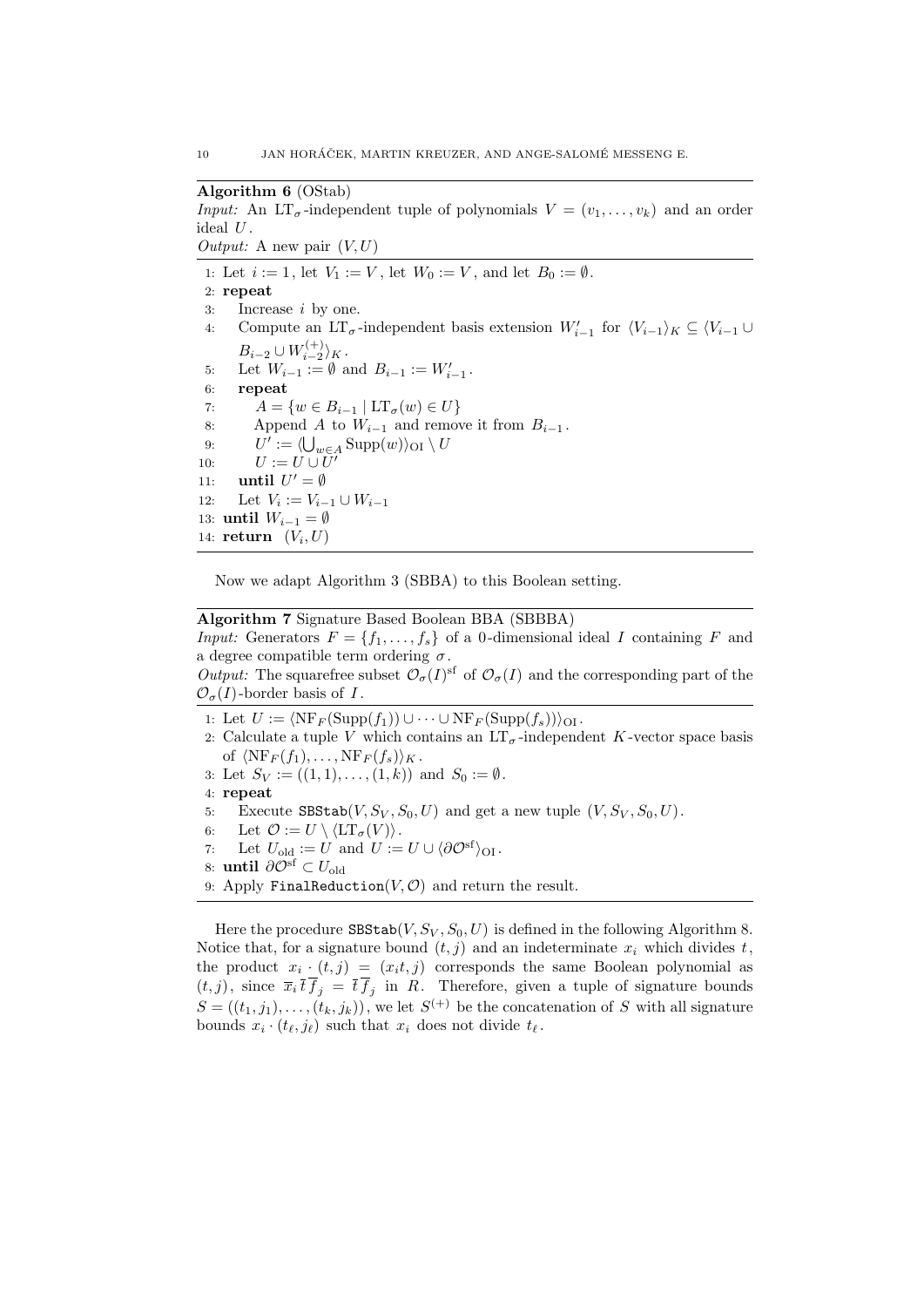### **Algorithm 8** (SBStab)

*Input:* An  $LT_{\sigma}$ -independent tuple  $V = (v_1, \ldots, v_k)$  of polynomials, a tuple of signature bounds  $S_V = (s_1, \ldots, s_k)$ , another tuple of signature bounds  $S_0$ , and an order ideal *U* .

*Output:* A new tuple  $(V, S_V, S_0, U)$ .

1: Let  $i := 1$ , let  $V_1 := V$ , let  $W_0 := V$ , and let  $B_0 := \emptyset$ . 2: Let  $S_{V_1} := S_V$  and  $S_{W_0} := S_V$ , and let  $S_{B_0} := \emptyset$ . 3: **repeat** 4: Increase *i* by one. 5: Let  $V^* := B_{i-1} \cup W_{i-2}^{(+)}$ . 6: Let  $S_{W_{i-2}} = (s'_1, \ldots, s'_m)$ , and let  $S_{V^*}$  be the concatenation of  $S_{B_{i-1}}$  and  $(x_1s'_1,\ldots,x_1s'_m,\ldots,x_ns'_1,\ldots,x_ns'_m).$ 7: Remove from  $S_{V^*}$  all signatures  $x_i s'_\ell = (x_i t, j)$  for which  $x_i$  divides  $t$ , and remove from  $V^*$  the corresponding elements  $x_iw_\ell$ . 8: Let  $B_{i-1} := \emptyset$ , let  $W_{i-1} := \emptyset$ , and let  $S_{W_{i-1}} := \emptyset$ . 9: **repeat** 10: Choose a signature  $s_{\ell}$  in  $S_{V^*}$  and remove it from  $S_{V^*}$ . 11: **if**  $s_{\ell} \notin S_{V_{i-1}} \cup S_{W_{i-1}} \cup S_0$  then<br>12: Reduce the  $\ell$ -th component of 12: Reduce the  $\ell$ -th component of  $V^*$  *K*-linearly against  $V_{i-1} \cup W_{i-1} \cup B_{i-1}$ and get a polynomial *v ′* . 13: **if**  $v' = 0$  **then** 14: Append  $s_\ell$  to  $S_0$ . 15: **end if** 16: **if**  $v' \neq 0$  and  $LT_{\sigma}(v') \in U$  **then** 17: Append *v*' to  $W_{i-1}$  and  $s_{\ell}$  to  $S_{W_{i-1}}$ . 18: **end if** 19: **if**  $v' \neq 0$  and  $LT_{\sigma}(v') \notin U$  then 20: Append *v*<sup>*'*</sup> to  $B_{i-1}$  and  $s_{\ell}$  to  $S_{B_{i-1}}$ 21: **end if** 22: **end if** 23: **until**  $S_{V^*} = \emptyset$ 24:  $U := U \cup \langle \bigcup_{w \in W_{i-1}} \text{Supp}(w) \rangle_{\text{OI}}.$ 25: **repeat** 26:  $A := \{w \in B_{i-1} \mid \text{LT}_{\sigma}(w) \in U\}$ <br>27: Append A to  $W_{i-1}$  and remov Append *A* to  $W_{i-1}$  and remove it from  $B_{i-1}$ . 28: Move the corresponding signature bounds from  $S_{B_{i-1}}$  to  $S_{W_{i-1}}$ . 29: *U* 29:  $U' := \langle \bigcup_{w \in A} \text{Supp}(w) \rangle_{\text{OI}} \setminus U$ <br>30:  $U := U \cup U'$ 31: **until**  $U' = \emptyset$ 32: Let  $V_i := V_{i-1} \cup W_{i-1}$  and  $S_{V_i} := S_{V_{i-1}} \cup S_{W_{i-1}}$ . 33: Let  $S_0 := S_0^{(+)}$ . 34: **until** *W<sup>i</sup>−*<sup>1</sup> = *∅*  $35:$  **return**  $(V_i, S_{V_i}, S_0, U)$ 

The proof of the correctness of Algorithm 7 (SBBBA) follows by combining the proofs for SBBA and OBBA. Notice that we can drop a signature bound  $(x_it, j)$ with  $x_i | t$  in Step 7 of SBStab since it corresponds to the same Boolen polynomial as  $(t, j)$  which is already in  $S_{W_{i-2}}$ , and hence in  $S_{V_{i-1}}$ .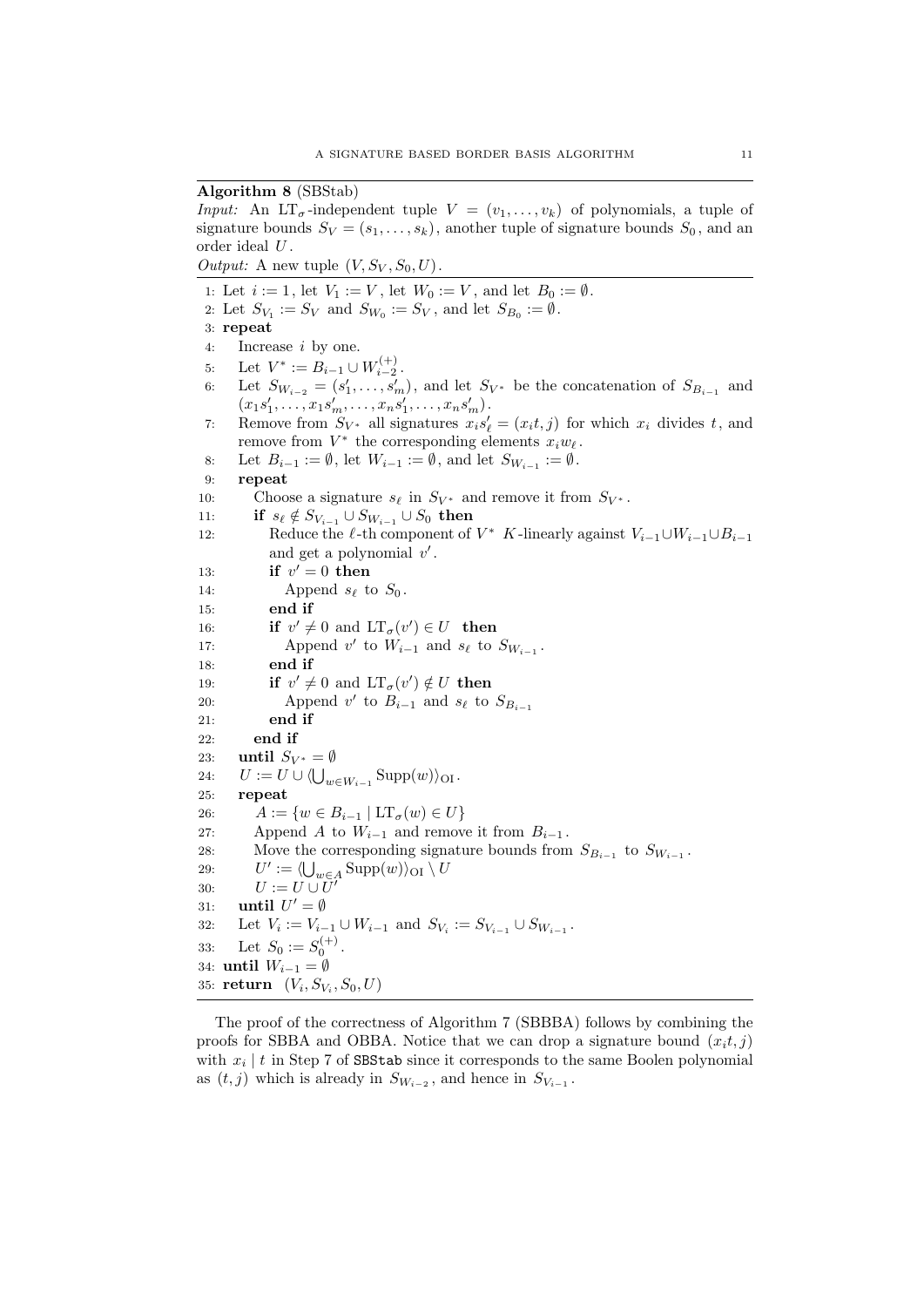#### 5. Implementation of the Signature Based BBA

In this section we focus on the efficient implementation of the Signature Based Boolean BBA (SBBBA). Some observations on the implementation of the Boolean BBA (BBBA) can be found in [6]. They include efficient computations with order ideals and suitable data structures for Boolean polynomials that are stored as a coefficient matrix. (The polynomials correspond to rows in the matrix.) Similar implementation techniques and data structures can be applied to the general form of the BBA.

For the SBBBA implementation we may use a sparse representation of the matrix (i.e., the rows contain only indices of nonzero entries) and a sparse representation of the terms (i.e., only the indices of variables having exponent 1 are stored). This works well, since we are mainly working on sparse inputs, e.g., coming from cryptographic attacks. For larger base fields, we have to store the corresponding coefficients in the matrix, and for normal polynomials, we have to store the exponents of every indeterminate dividing a term.

A significant change of the design of the implementation is that we are storing the matrix corresponding to *V* only in REF. The rows corresponding to non-trivial elements of  $V^{(+)}$  are created "on the fly", i.e., either a new row is reduced by already stored rows to zero and it is not appended to the matrix, or the reduction gives us a new row in the matrix. Thus this approach is more space efficient than the one in [6]. Pivots for reductions are carefully saved in the cache memory such that, given a row  $r$ , we have constant-time access to the row that can reduce  $r$ .

Signature bounds are nothing more than pairs  $(t, i)$ , where  $t$  is a term and  $i$ is an integer. We associate initial signature bounds to the input polynomials and when producing a new polynomial during the calculation of  $V^{(+)}$ , we bind the corresponding signature bound to this new polynomial. The operations and orderings on signature bounds are very simple and need no special implementation tricks. We know that  $1 \leq i \leq s$ , where the number of generators s is a rather small number. Thus we can store a list of signature bounds *S* in a list of length *s*, where the *i*-th element of the list contains all terms  $t$  for which the signature bound  $(t, i)$  is in  $S$ .

For the implementation of SBBBA, we distinguish two types of signature bounds. First of all, there is the list of signature bounds  $S_V$  corresponding to the elements of  $V$ . For any signature bound  $(t, i)$ , we need a fast procedure to decide if  $(t, i) \in S_V$ , i.e., we need a fast find method. In C++, there exist such structures and algorithms which have constant complexity in the average case, e.g., std::unordered\_map::find.

The second type of signature bounds are stored in  $S_0$ . They correspond to polynomials which have been reduced to zero. Also for this list we need to have a fast decision procedure. Moreover, in Algorithm 4 we have to compute  $S_0^+$  and in Algorithm 8 we need  $S_0^{(+)}$ . Using the same implementation as for  $S_V$  would fail here, because  $S_0$  contains too many elements after several iterations of  $S_0^+$ . Instead, we use the same trick as for representing an order ideal via its cogenerators.

**Definition 5.1.** A set of signature bounds  $\{(t_1, i), \ldots, (t_k, i)\} \subseteq S_0$  is called a set of **generators** of  $S_0$  w.r.t. the input polynomial  $f_i$  if for every signature bound  $(g, i) \in S_0$ , the polynomial g is divisible by one of the terms  $t_1, \ldots, t_k$ . A set of generators  $\{(t_1, i), \ldots, (t_k, i)\}\$  of  $S_0$  is called **minimal** if no term  $t_i$  divides  $t_k$  for  $j \neq k$ .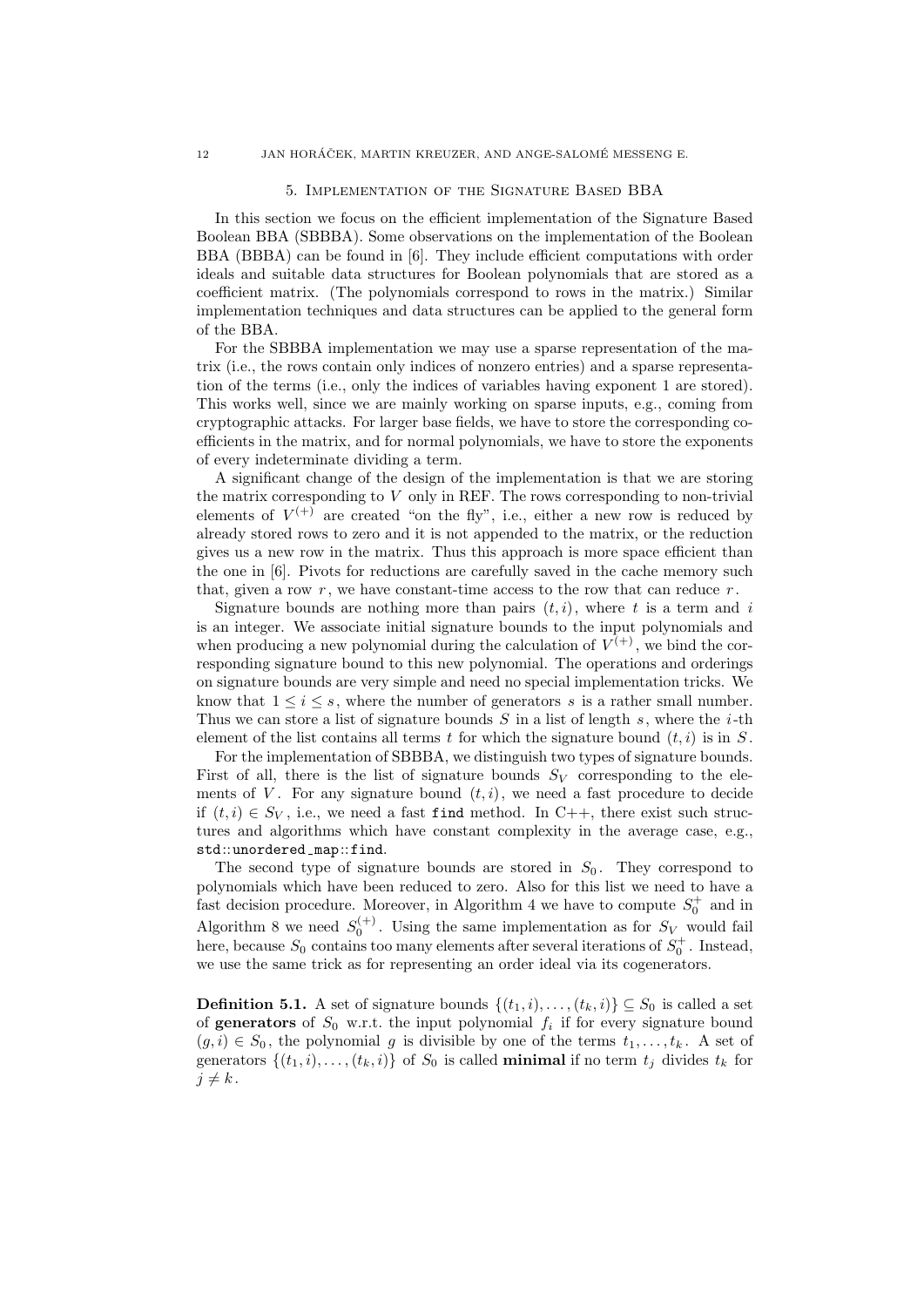Using this representation, computing  $S_0^+$  resp.  $S_0^{(+)}$  does not fill up the memory, and its size is kept under control. On the other hand, the find function now has linear complexity in the length of generators. It is essential to note that the find functions for  $S_V$  and  $S_0$  are critical to the performance of the implementation of SBBA and SBBBA, because they are called everytime before processing a new row. Choosing inappropriate data structures and algorithms would lead to significantly longer running times.

As mentioned previously, Step 6 of SStab (resp. Step 10 of SBStab) is very important. It affects the course of the algorithm in many ways. So far, choosing to work on the signature bound whose corresponding polynomial has the smallest degree, and among those the one having the fewest terms in its support, gave us the best results in our test runs. In fact, we influence the choice for the new pivot rows by preferring the shorter ones. As a result, a considerable speed-up is achieved merely by a clever selection of which polynomial in  $V^+$  we work with next.

Then Step 7 of SStab (resp. Step 11 of SBStab) filters out many signature bounds that do not have to be treated. The corresponding polynomials do not even have to be created. Table 1 in the next section provides some profiling results about how many times this tends to happen.

### 6. Experiments and Timings

In this section we perform some experiments concerning the efficiency of the proposed improvements of the Boolean BBA. We use systems of quadratic Boolean polynomial equations coming from algebraic attacks and algebraic fault attacks at the Small Scale AES cryptosystem (see [5]), where we consider only its 4-bit version with state matrices of size  $1 \times 1$ ,  $1 \times 2$ , and  $2 \times 2$ . We restrict our attention to ideals whose border basis can be computed within a time limit of 25 minutes. For each ideal, we list the number of variables and its number of generators.

All timings were obtained on a compute server having a  $3.00 \text{ GHz}$  Intel(R) Xeon(R) CPU E5-2623 v3 and a total of 48 GB RAM. The  $C++$  programs implementing the different versions of the BBBA were compiled using the GCC compiler version 5.3.1 with the -02 optimization flag. Timings that exceed the timeout limit of 25 minutes are marked by "*∗*". When measuring the time consumption, we take only the actual runtime in account. In particular, the initial memory allocation and the setup of Boolean rings are excluded. Since we are comparing algorithms called from other software systems to our native  $C++$  implementation, that is usually faster in the initialization phase, this should be fair enough. The actual tests have been performed many times to assure that there is no disturbance during the computation which affects the running time.

Profiling of the BBA shows that the program spends more than 96% of the time in the reduction function, i.e., in Step 8 of SStab resp. Step12 of SBStab. Thus predicting and avoiding unnecessary reductions affects the actual runtime considerably. In Table 1 we measure the total number of calls to the reduction function. Here BBBA refers to the standard version described in [6]. The SBBBA is implemented on top of the standard BBBA. The main new addition is the signature mechanism. For the SBBBA, we provide the total number of times when we have  $s_{\ell} \in S_V \cup S_{W'}$  and when we have  $s_{\ell} \in S_0$  in Step 11 of SBStab (see Alg. 8). These numbers tell us how successful the signatures are for detecting unnecessary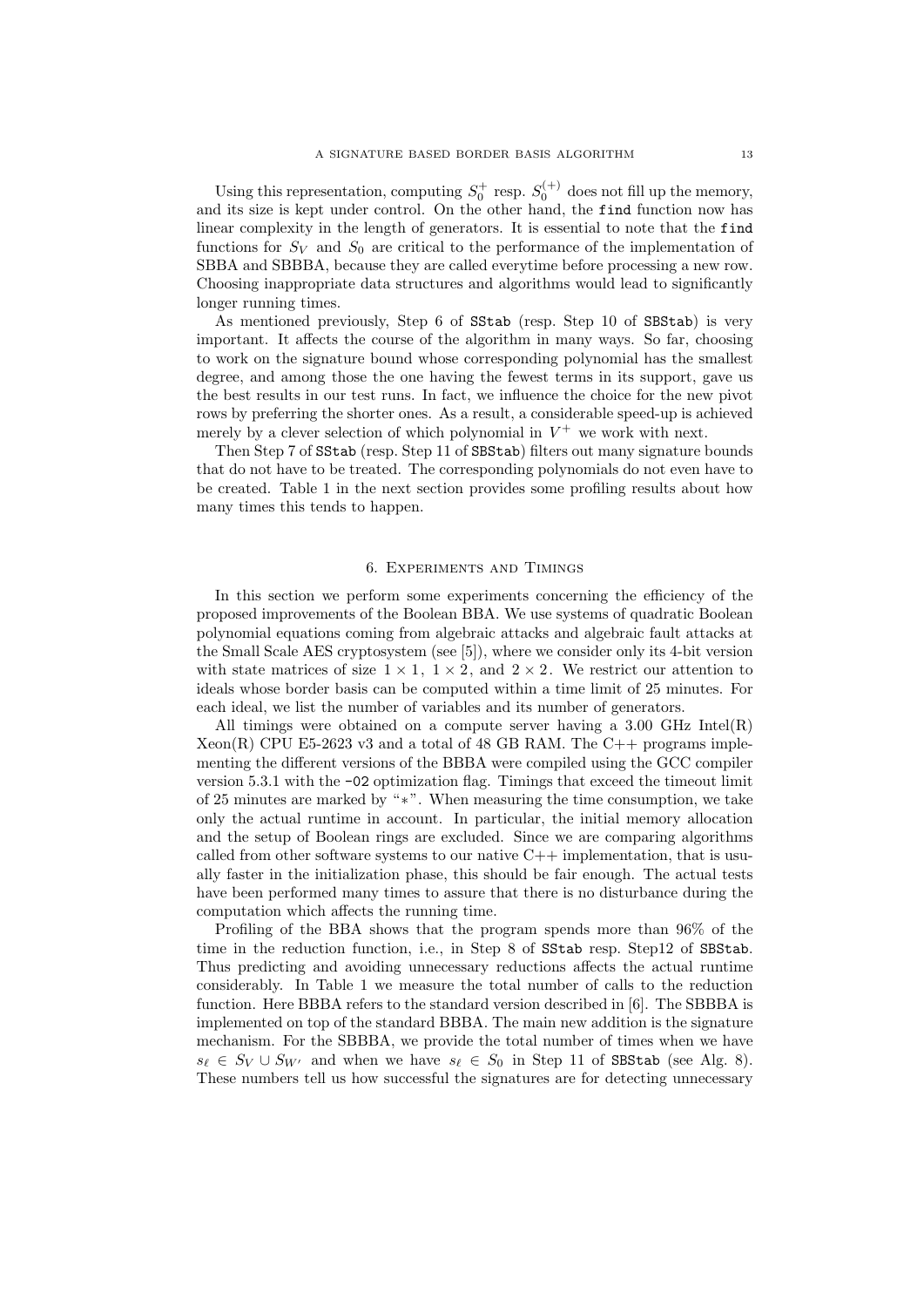reductions – instead of doing some reductions we just skip the polynomial. The relation between skipped signatures and the runtime of the algorithm is nonlinear, because the polynomials in the final iteration of the BBA are usually very dense, whence their reduction takes more time than the reduction of the polynomials in the very first iterations. Thus skipping such dense polynomials provides a significant speed-up.

Furthermore, note that the summation of the three rightmost columns in Table 1 does not give the value in the third column, because the choice of the next signature bound in Step 10 of SBStab guides the computation in a different way than in the standard version of the Boolean BBA.

| Boolean system |          | Standard BBBA   | Signature Based BBBA |                        |               |
|----------------|----------|-----------------|----------------------|------------------------|---------------|
| $#$ vars       | $#$ gens | $# \text{ red}$ | $# \text{ red}$      | # in $S_V \cup S_{W'}$ | $\#$ in $S_0$ |
| 20             | 36       | 3077            | 1647                 | 183                    | 530           |
| 36             | 67       | 17243           | 7748                 | 775                    | 2241          |
| 52             | 99       | 49809           | 23989                | 3996                   | 10235         |
| 64             | 111      | 80564           | 41600                | 11233                  | 20767         |
| 68             | 131      | 115252          | 50884                | 9806                   | 24715         |
| 72             | 119      | 89325           | 42209                | 5172                   | 13675         |
| 72             | 135      | 124834          | 57679                | 14051                  | 28782         |
| 84             | 163      | 201419          | 85773                | 17158                  | 44382         |
| 100            | 195      | 314388          | 140337               | 34696                  | 77360         |
| 116            | 227      | 450060          | 235484               | 78668                  | 151900        |
| 132            | 259      | 605857          | 313960               | 91796                  | 186899        |



In Table 2 we compare our algorithm to PolyBoRi, a very good implementation of Buchberger's Algorithm for Boolean polynomials, and to the SAT solver CryptoMiniSat 5. For the Boolean BBA, we have in fact three versions: the standard version (see Algorithm 5), the signature based version (see Algorithm 7), and a version of SBBBA with substitutions. The later version shares the core of the SBBBA. However, when a polynomial of type  $x_i$ ,  $x_i+1$ ,  $x_i+x_j$ , or  $x_i+x_j+1$  is discovered as a result of some row reduction, we substitute the value of  $x_i$  in all polynomials known so far, thereby reducing the complexity of the problem by one variable.

By PolyBoRi we refer to the PolyBoRi implementation of Buchberger's Algorithm called from within Sage 7.5.1 (see [11]). We remark here that PolyBoRi uses a very special implementation of Boolean polynomials (based on ZDDs) and other special techniques for computing Boolean Gröbner bases. Hence, it is a very good candidate for the comparison.

By SAT, we refer to CryptoMiniSat 5 (see [12]). We converted the Boolean polynomials of the input to the DIMACS format by calling the dense ANF to CNF conversion which is a built-in function in Sage.

The table shows that the timings of SBBBA are approaching the speed of Poly-BoRi for smaller sized examples. The speedup provided by the signature technique seems to be around a factor of 5. For cryptographic examples, the substitution technique is apparently a significant further improvement. We expect that the next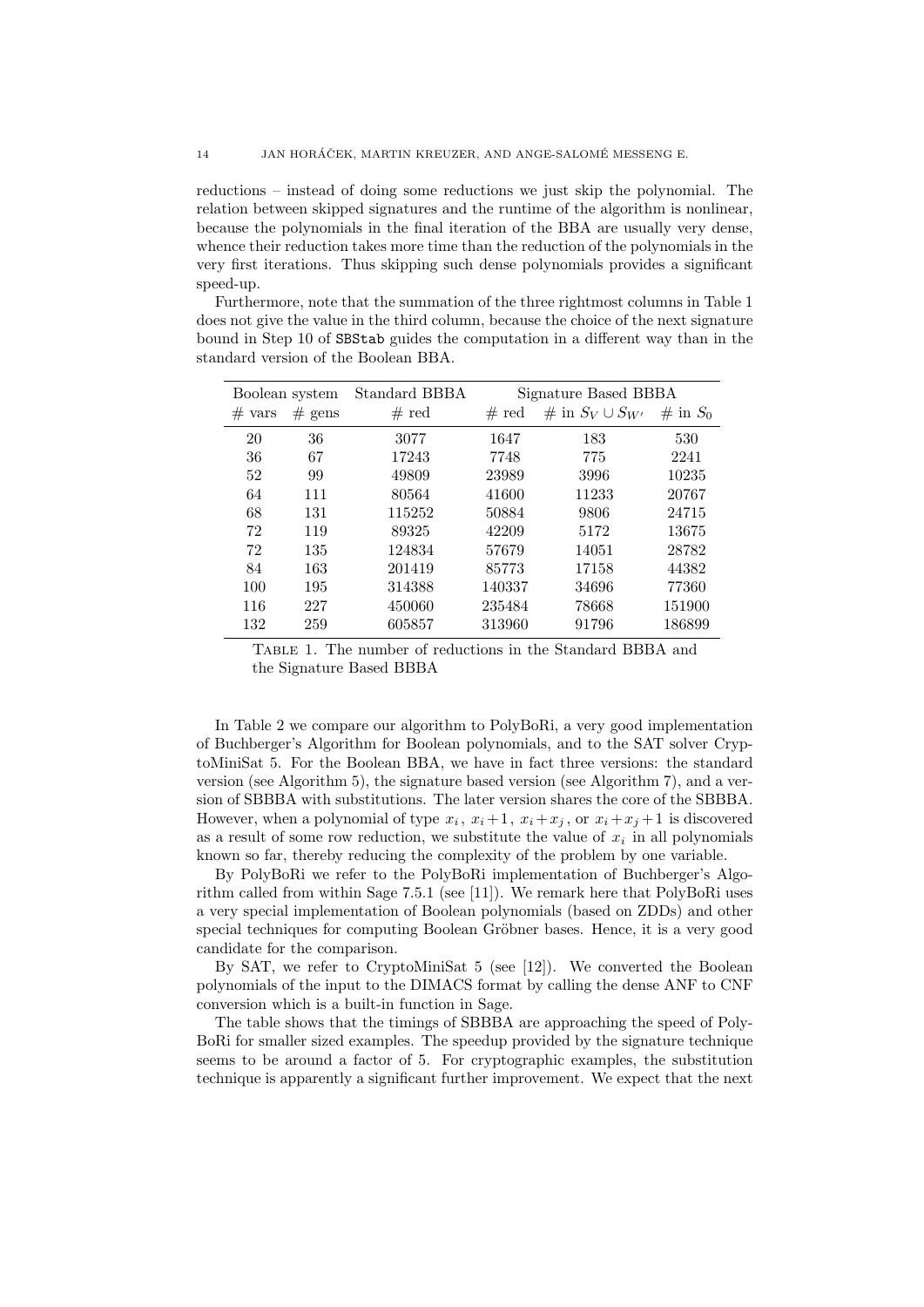|          | Boolean system | <b>BBBA</b> | <b>SBBBA</b> | $SBBBA + sub$ | PolyBoRi | <b>SAT</b> |
|----------|----------------|-------------|--------------|---------------|----------|------------|
| $#$ vars | $#$ gens       | in sec      | in sec       | in sec        | in sec   | in sec     |
| 20       | 36             | 0.04        | 0.03         | 0.01          | 0.22     | 0.01       |
| 36       | 67             | 0.24        | 0.30         | 0.09          | 0.62     | 0.02       |
| 52       | 99             | 4.97        | 1.70         | 0.79          | 0.97     | 0.03       |
| 64       | 111            | 27.31       | 16.97        | 12.45         | 1.79     | 0.06       |
| 68       | 131            | 27.35       | 6.79         | 1.68          | 1.25     | 0.06       |
| 72       | 119            | 73.24       | 12.20        | 4.59          | 1.8      | 0.06       |
| 72       | 135            | 129.58      | 10.96        | 2.8           | 2.22     | 0.06       |
| 84       | 163            | 87.83       | 18.19        | 6.05          | 1.69     | 0.07       |
| 100      | 195            | 282.23      | 54.06        | 11.61         | 2.10     | 0.07       |
| 104      | 199            | $\ast$      | 1130.67      | 383.50        | 8.22     | 0.07       |
| 116      | 227            | 541.12      | 113.73       | 81.05         | 2.45     | 0.09       |
| 132      | 259            | 1087.58     | 252.95       | 152.87        | 3.10     | 0.10       |
| 148      | 291            | $^\ast$     | 473.78       | 263.10        | 3.41     | 0.10       |

| TABLE 2. Comparison of the BBBA and the GBA timings |  |  |
|-----------------------------------------------------|--|--|
|                                                     |  |  |

planned round of optimizations, including the prediction of zero reductions, i.e., the full analogues of Buchberger's criteria, will close the gap even more. Unsurprisingly, SAT solving is much faster than algebraic techniques for the Boolean polynomial setting. Thus, for actual cryptographic attacks, a hybrid method, such as the one suggested in [6], seems to be most promising.

### **ACKNOWLEDGMENTS**

The authors thank Jan Burchard for valuable input about SAT solvers and Michael Brickenstein and Alexander Dreyer for providing us with a better insight into the structure of PolyBoRi. This work was financially supported by the DFG project "Algebraische Fehlerangriffe" [KR 1907/6-1].

## **REFERENCES**

- [1] The ApCoCoA Team, ApCoCoA: Applied Computations in Commutative Algebra, available at http://apcocoa.uni-passau.de.
- [2] B. Buchberger, Bruno Buchberger's PhD thesis 1965: An algorithm for finding the basis elements of the residue class ring of a zero dimensional polynomial ideal, J. Symbolic Comput. **41** (2006), 475-511.
- [3] C. Eder and J.-C. Faugère, A survey on signature-based algorithms for computing Gröbner bases, J. Symbolic Comput. **80** (2017), 719-784.
- [4] J.-C. Faugère, A new efficient algorithm for computing Gröbner bases without reduction to zero (F5), in: Proc. Conf. ISSAC 2002, ACM Press, New York 2002, pp. 75-83.
- [5] M. Gay, J. Burchard, J. Horacek, A.-S. Messeng Ekossono, T. Schubert, B. Becker, M. Kreuzer, and I. Polian, Small scale AES toolbox: Algebraic and propositional formulas, circuit-implementations and fault equations, in: Proc. Conf. Trustworthy Manufacturing and Utilization of Secure Devices (TRUDEVICE 2016), Barcelona, 2016, available at http://upcommons.upc.edu/handle/2117/99210
- [6] J. Horacek, M. Kreuzer, and A.-S. Messeng Ekossono, Computing Boolean border bases, Proc. Conf. SYNASC'16, Timisoara 2016, IEEE (to appear), available at www.sc-square.org/CSA/workshop1-papers/paper3.pdf
- [7] A. Kehrein and M. Kreuzer, Computing border bases, J. Pure Appl. Alg. **205** (2006), 279-295.